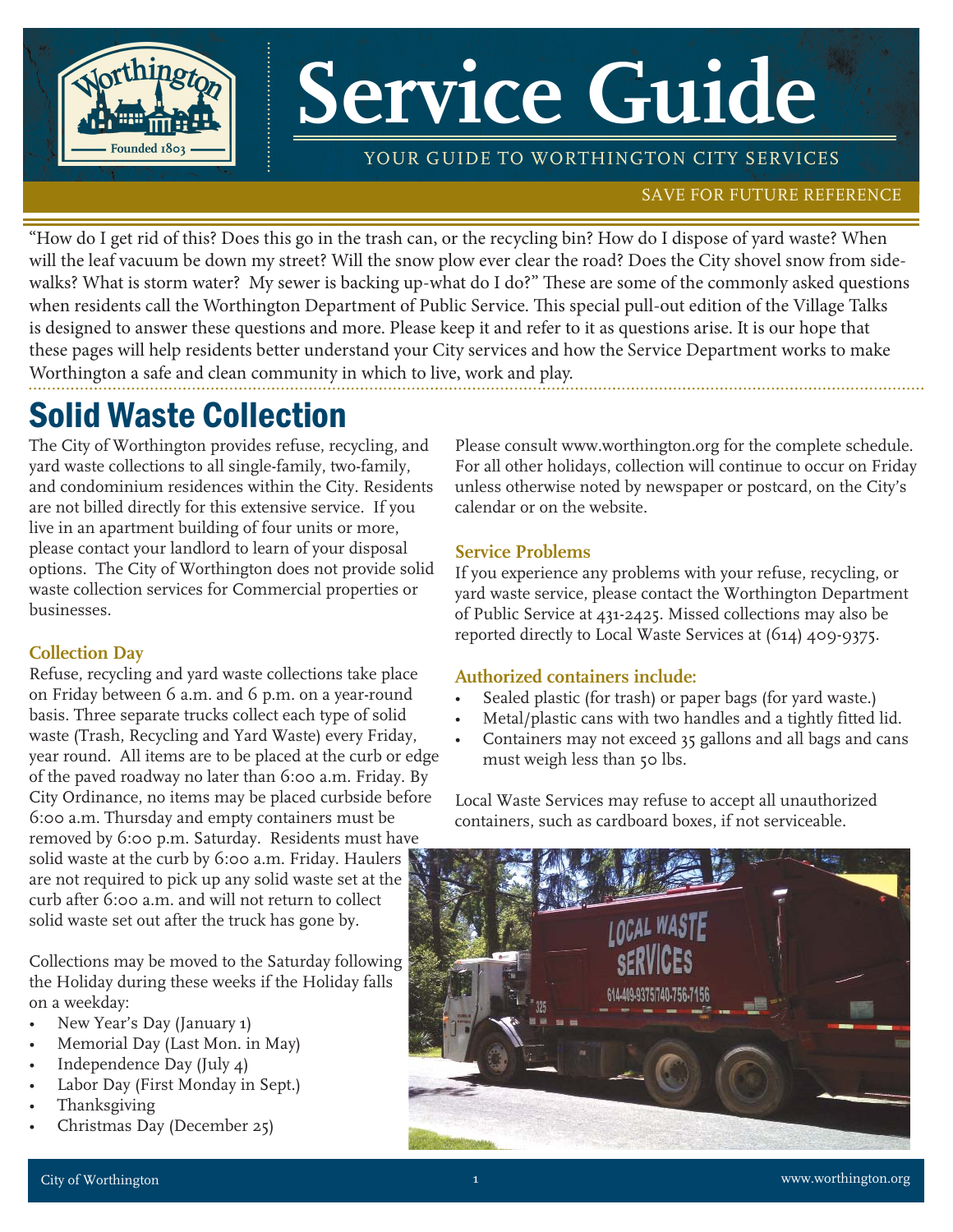## Trash

All refuse is to be properly wrapped (in a bag) before being placed in an authorized refuse container to allow for greater collection efficiency and to reduce littering. Animal waste must be sealed in moisture-proof material, such as a plastic bag and be undetectable by odor. Animal waste is to be disposed of with the trash and is not yard waste. Haulers may refuse collection if animal waste is not completely sealed in a plastic bag or disposable container.

#### **Quantity of Refuse**

Residents may set out an unlimited quantity of refuse at the curb; however, all refuse must be placed in an authorized container and each container must weigh less than 50 lbs.

#### **Bulk Items, Furniture/Appliances/ Carpet**

Sofas, stoves, hot water heaters, tables, mattresses, washers/dryers, etc. will be collected. Larger items may need broken down into smaller pieces. Carpet must be securely rolled and each roll must be less than 5 ft. in length and 1 foot in diameter. Items that are not permitted include all CFC Appliances (refrigerators, dehumidifiers), tires, motor oil & car batteries. Please call the Service Department at 431-2425 for disposal options.

#### **Construction Material**

Lumber, drywall, shingles, fencing, etc. will be collected IN VERY SMALL QUANTITIES. Place in container for easy handling or stack neatly at the curb. Individual items and containers need to weigh less than 50 lbs. and be less than 5 ft. in length and 2 ft. in width. All nails, screws or staples must be removed. To facilitate pickup, please notify the City in advance. Waste generated by larger home remodeling projects will require a private, commercial hauler for collection.

## Yard Waste

Yard waste is required to be completely separated from trash since it is not allowed in the landfill. Yard waste includes grass clippings, branches, sticks, leaves, small logs, and plant material. Soil, vegetables/food, rocks and pebbles, and treated wood such as rail road ties and landscape timbers should be placed in the trash.

Yard waste may be placed at the curb in the following methods:

- Paper yard waste bags (purchased at lawn/garden stores)
- Permanent containers with two handles and clearly labeled YARD WASTE
- Bundled with string or twine no longer than 4 ft. in length and no larger than 2 ft. in diameter.
- No plastic bags of any type may be used, including mulch bags.
- All yard waste, in bags, containers, and/or bundles, must be less than 4 ft. in length and less than 50 lbs. Local Waste Services will not accept ANY loose yard waste. Fireplace logs, stumps, and root balls must be less than 3 ft. in length and 10 inches in diameter. Large quantities of firewood will not be collected.

#### **Labeling Guidelines**

Residents who use their own container for yard waste must place a yellow "Yard Waste Only" decal on the upper portion of the container. The decal must face the street so it is visible to the yard waste driver. Decals are available at the Service Department free of charge. Do not place decals on paper yard waste bags. Containers not labeled for Yard Waste may not be collected.

#### **Yard Waste Drop-off**

The Service Department offers free yard waste drop-off for all Worthington residents. Residents, with proof of residency, may drop off their yard waste weekdays 8:00 a.m. to 4:00 p.m. and

the last Saturday of each month (March to October) between 12:00 p.m. and 3:00 p.m. There are no quantity, size or bundling restrictions. Weekdays, check in the main office for assistance. Saturdays, enter the gate at the north end of the Service Building. Residential use only. Residents using private contractors for large tree removals should contact the Solid Waste Authority of Central Ohio (SWACO) at 871-5100 for information about other "free" drop-off locations that can better accommodate larger quantities.

# Recycling

Recycling is provided at no additional charge to residents who receive the City's solid waste collection service. Initially, residents may receive two bins free of charge. Replacement/additional bins are available for pick up at the Service Department, 380 Highland Ave. Lids are no longer available. All recyclable materials may be placed in the same bin, and paper is no longer required to stay dry.

#### **Items that May Be Recycled**

- Clear, brown, and green glass
- Aluminum/bi-metal beverage cans
- Clean aluminum foil and pie pans
- Plastics  $#_1$  thru  $#_7$  (bottles  $\&$  jugs only)
- Tin and steel food cans
- Juice boxes not including the straw
- Newspapers, magazines, catalogues
- Phone books, junk mail & envelopes
- Corrugated cardboard 2 ft. by 3 ft.
- Office, school, fax papers
- Chipboard detergent boxes & dry packaged food boxes (crackers, cereal, cake mix, etc.) Remove all plastic linings.
- All cardboard larger than 2 ft. by 3 ft. and boxes which are not broken down may be collected by the trash driver

Styrofoam, wrapping paper, ribbon, napkins, tissues, coat hangers, wood products, pots and pans, window glass and plastic bags are not recyclable.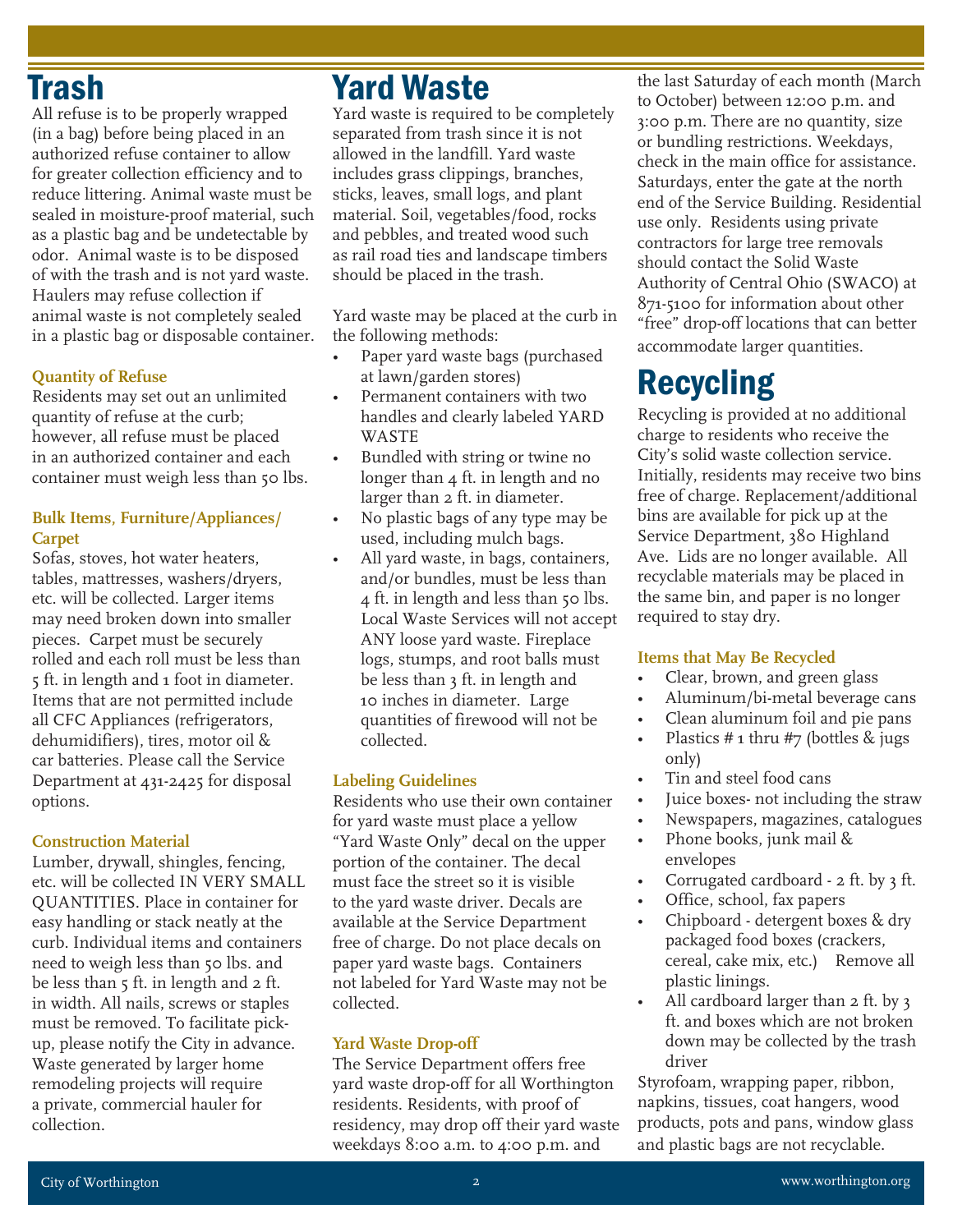# **Household** Hazardous Waste

HHW items such as solvents, car batteries, driveway sealers propane tanks, and fertilizers are not collected during the weekly solid waste collection since they are dangerous to people, animals and the environment.

#### **Collection Drives**

To encourage the proper disposal of household hazardous waste, the Solid Waste Authority of Central Ohio (SWACO) offers free collection drives in various municipalities. These events are open to all Franklin County residents and typically operate on weekends between April to October. Trash, medical wastes, and materials from businesses/schools are not accepted. For more information, please contact the Service Department at www.worthington.org, 431-2425 or call SWACO at 871-5100.

#### **Year Round Drop Off**

SWACO provides free HHW disposal services for all Franklin County residents. SWACO contracts Environmental Enterprises Incorporated (EEI) based out of Cincinnati, in offering free residential recycling for HHW. Thank you for buying less hazardous alternatives when possible!

645 E. 8th Avenue Columbus, Ohio 43201 (The corner of E. 8th and Essex Avenue) Phone- (614) 294-1300

Hours at the Household Hazardous Waste (HHW) Center have been expanded. An extra day has also been added for the convenience of residents of Franklin County. Hours are Noon to 6 p.m. Wednesday and Friday, 9 a.m. to 5 p.m. Thursdays. Residents can bring their old lawn

chemicals, paints strippers, acids, insecticides, etc. for recycling and/ or environmentally safe disposal. Businesses should contact EEI to inquire about the disposal of hazardous materials at a commercially licensed facility.

#### **Latex Paint Is Not Hazardous When Hardened**

To dispose of latex paint, remove the lid and stir in sand, dirt, kitty litter or a hardening agent available at most home centers and hardware stores. Let the cans sit open until all paint is hardened and completely solidified. Leave the lids off and place the cans with your regular trash for Friday collection. If any liquid is present or the lids are left on, the cans will not be collected.

# Curb Side Leaf Collection

The Worthington Service Department offers leaf collection services to all Worthington residents during the autumn season. The Department's goal is to provide efficient and effective leaf collection that is convenient for residents. Limited staff and equipment and the unreliable nature of the weather prevent us from being able to schedule specific neighborhoods or streets at specific times of the day or week. We do make every effort to collect leaves from each City street



at least once each week. The Leaf Collection program begins in October and ends in early December. For the specific schedule please visit www.worthington.org

#### **Leaf Collection Guidelines**

**Snow Removal**

- All leaves must be raked to the curb in a neat pile or row - do not place leaves in street. Leaves in streets causes storm sewers to clog and creates traffic hazards.
- Do not include foreign materials, such as brush, twigs, or grass clippings. Such material damages the leaf vacuum machine.
- Remove vehicles from the street during your collection week. The leaf vacuum truck will not be able to pick up any leaves blocked by a parked vehicle and will not come back.
- Rake leaves well away from obstructions such as trees, fire hydrants, sign posts, telephone poles, mailboxes and flower beds. Collection equipment cannot access leaves placed near or behind such obstructions. Leaves placed near such obstructions will not be collected.
- Leaf collection crews may come to your house anytime during the week. Conditions such as weather, leaf volume and staffing keep the department from being able to schedule specific streets on specific days. Please place leaves at the curb by Monday of each scheduled collection week to ensure pick up. The Service Department cannot guarantee collection of leaves placed at the curb late in the week.

Leaves placed at the curb after the annual collection schedule has ended will not be collected. Residents may bag the leaves in paper yard waste bags for Friday collection.